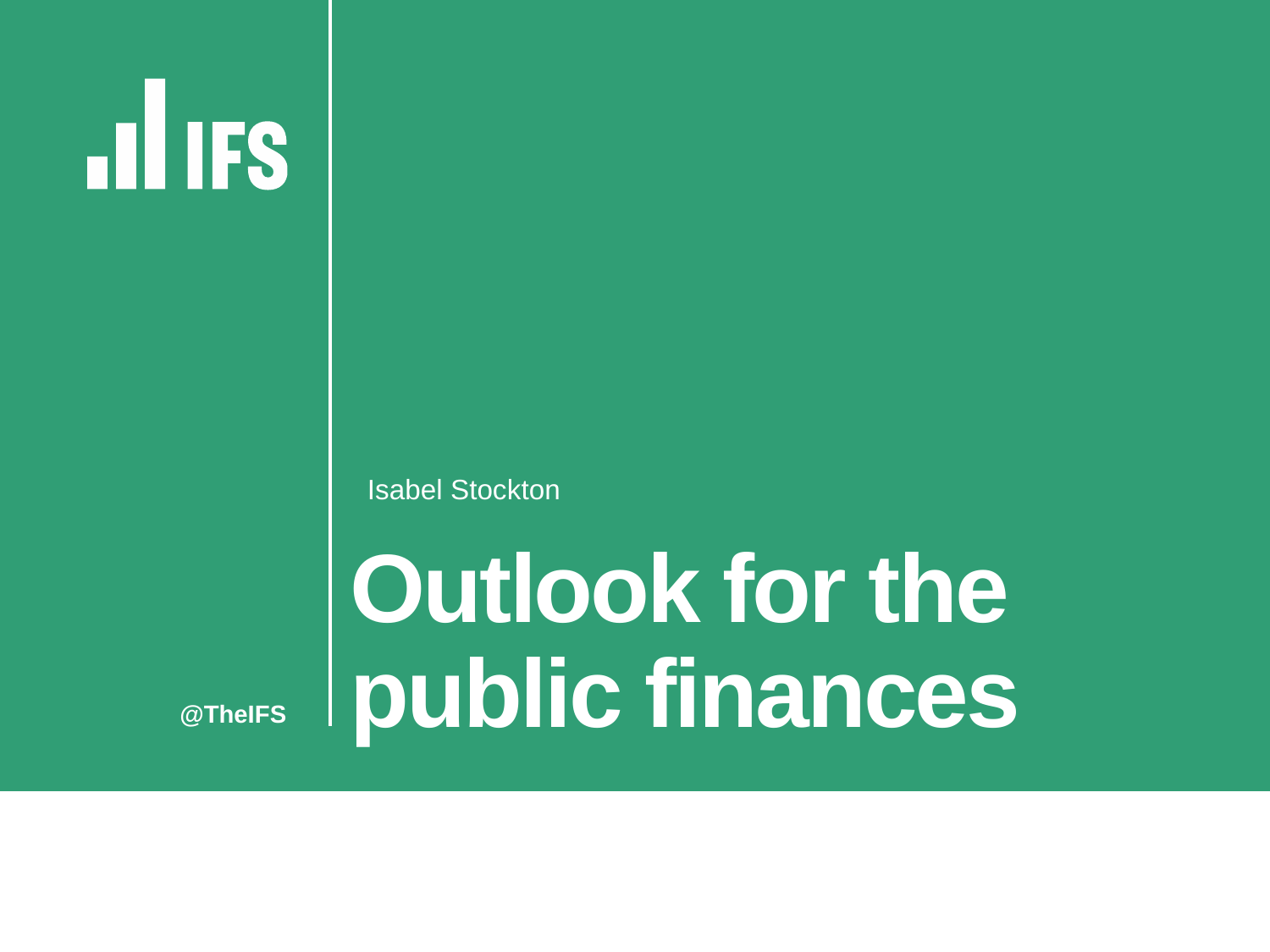### **Recapping the October Budget forecasts**

$$
\mathbf{d} \mathbf{d}
$$

- Public spending to settle at a higher share of national income postpandemic
- Economic bounceback and substantial tax rises to deliver target of a forecast current budget surplus 3 years out
	- **Taxes to reach their highest share of national income since 1950**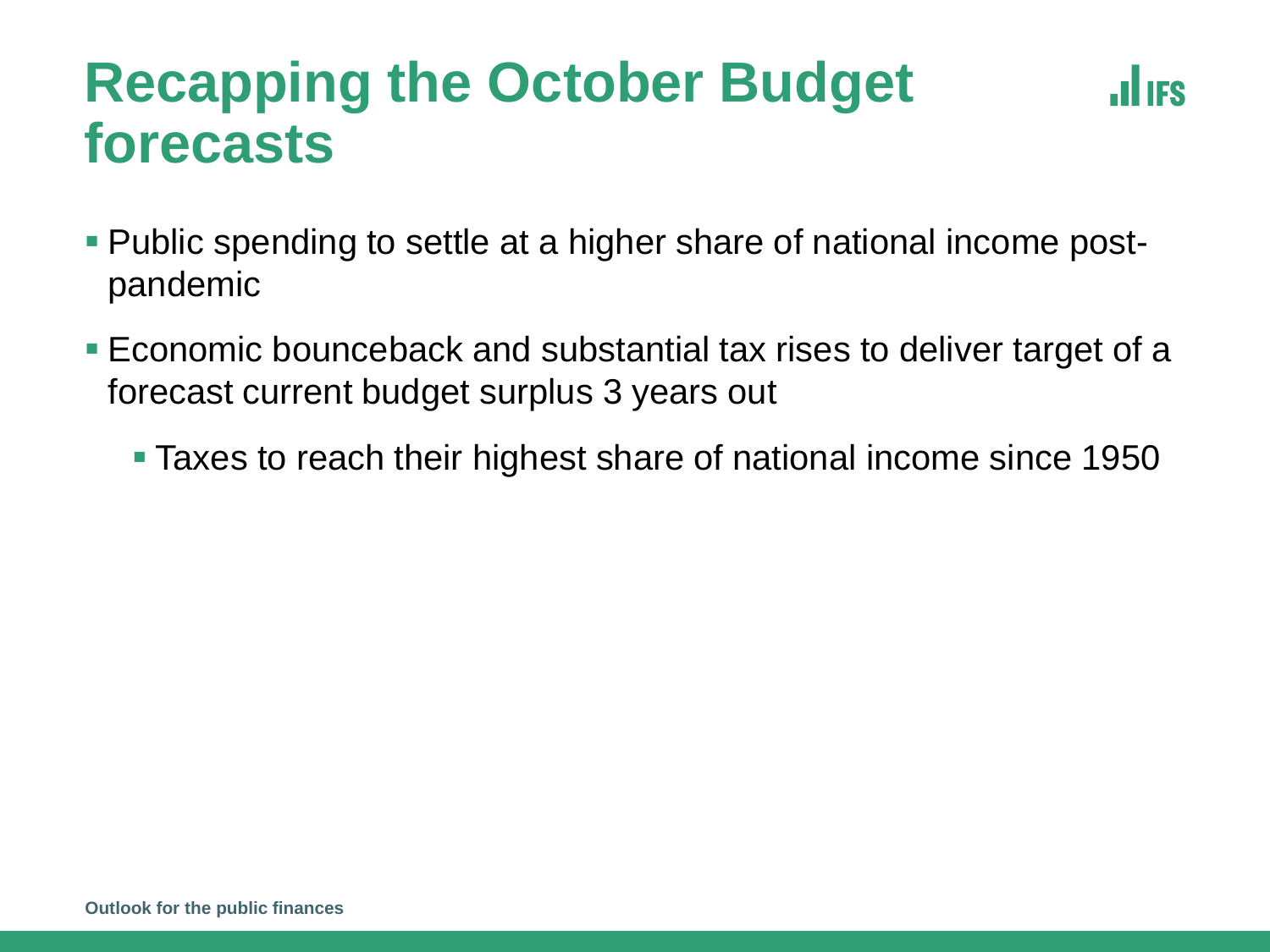## **Largest tax rises since 1989 to meet the current budget target**





#### Per cent of national income

Notes: Policy costings are the final year forecast of the Treasury 'scorecard' at each fiscal event divided by nominal GDP as forecast at that fiscal event.

Sources: Office for Budget Responsibility, Policy measures database (Dec 2021), Historical official forecasts database (Oct 2021), Public finances databank (Feb 2022).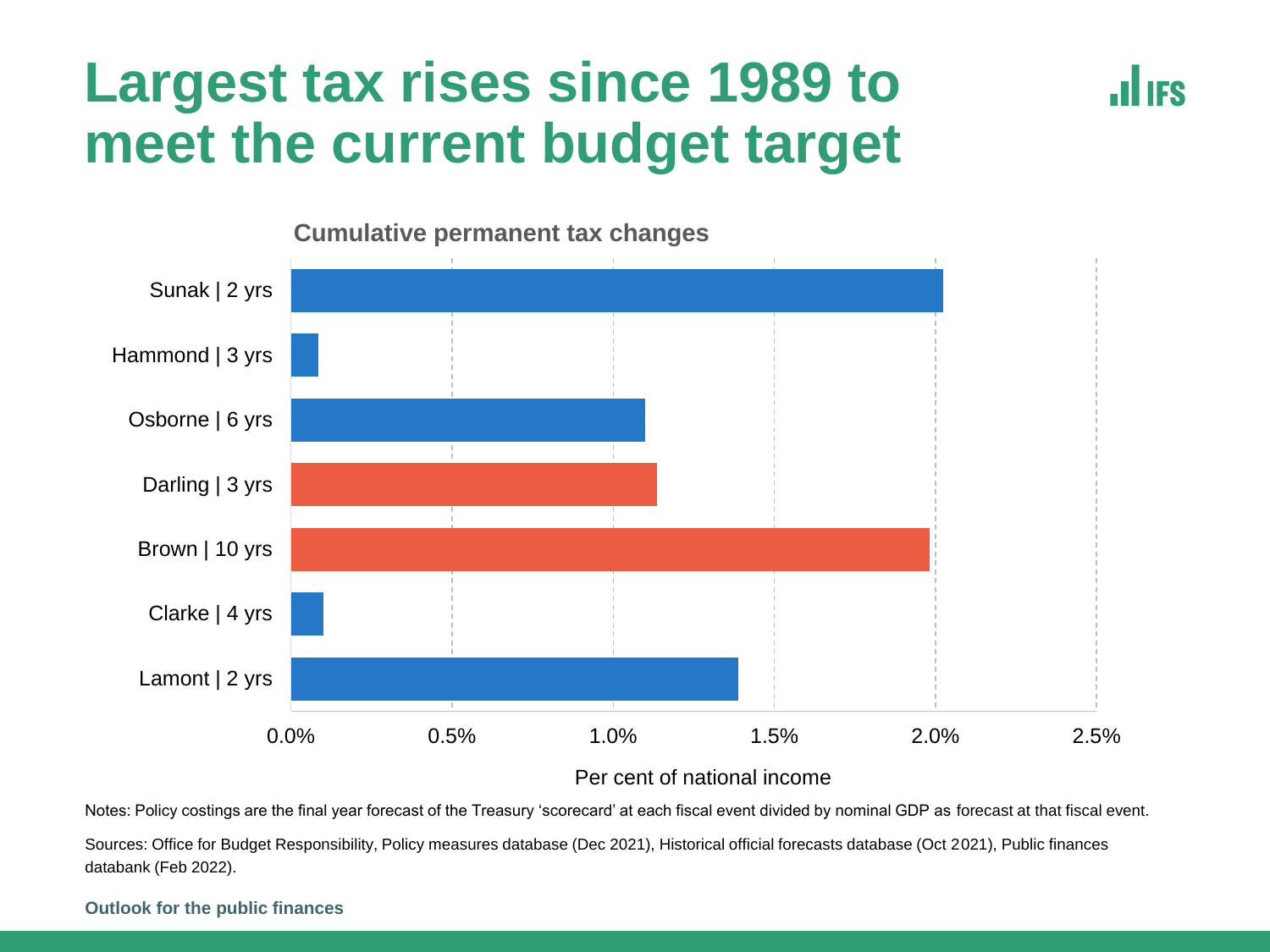### **Recapping the October Budget forecasts**

**JULIES** 

- Spending to settle at a higher share of national income postpandemic
- Economic bounceback and substantial tax rises to deliver target of a forecast current budget surplus 3 years out
	- **Taxes to reach their highest share of national income since 1950**
- Borrowing to fall sharply, to below the pre-pandemic forecast
- **But debt to fall only very modestly**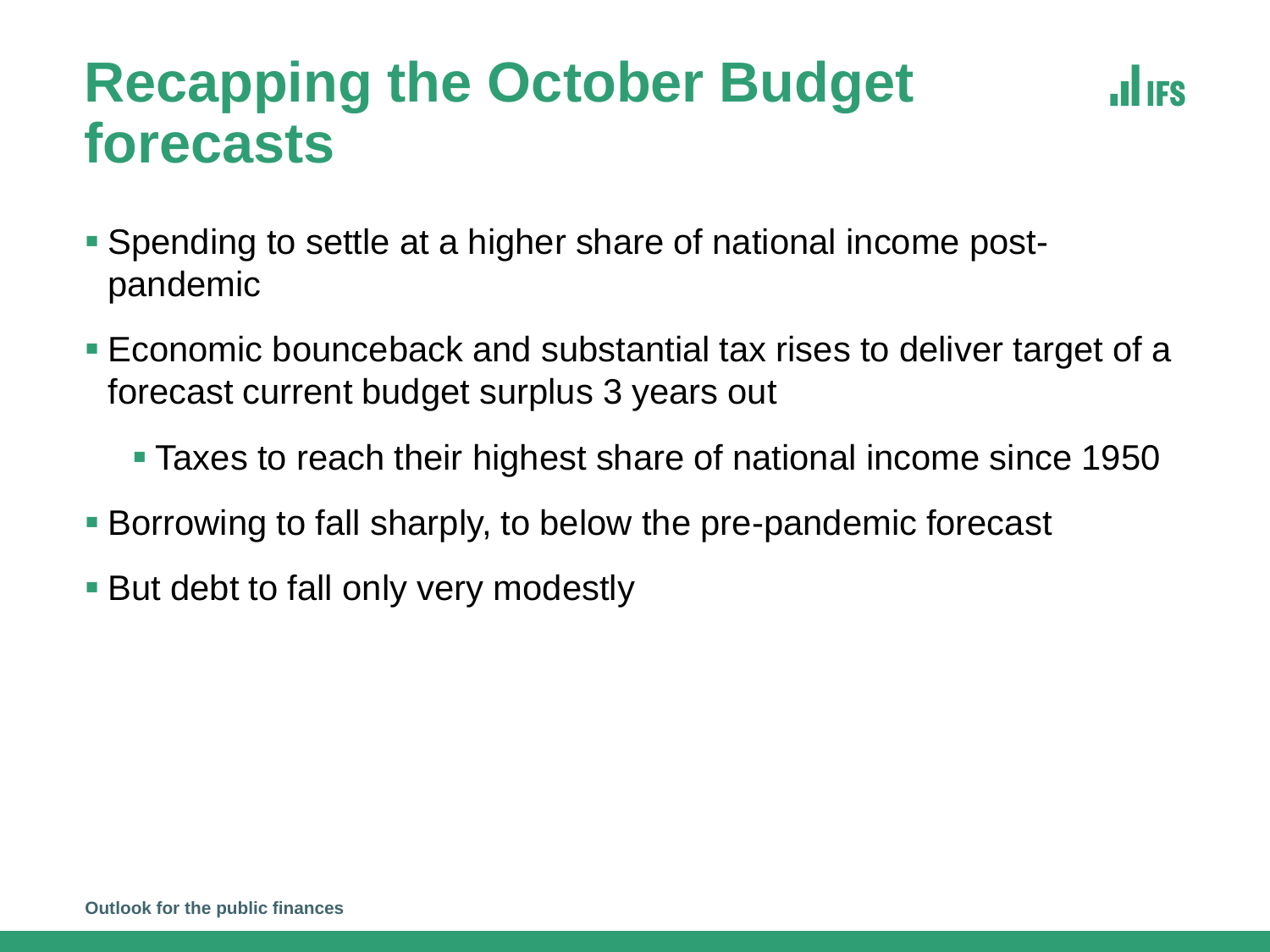### **Modestly lower borrowing this year JULIES does not affect 'headroom'**



Note: receipts and spending excluding PSNB-neutral intra-public sector flows (the Asset Purchase Facility and local authority grants)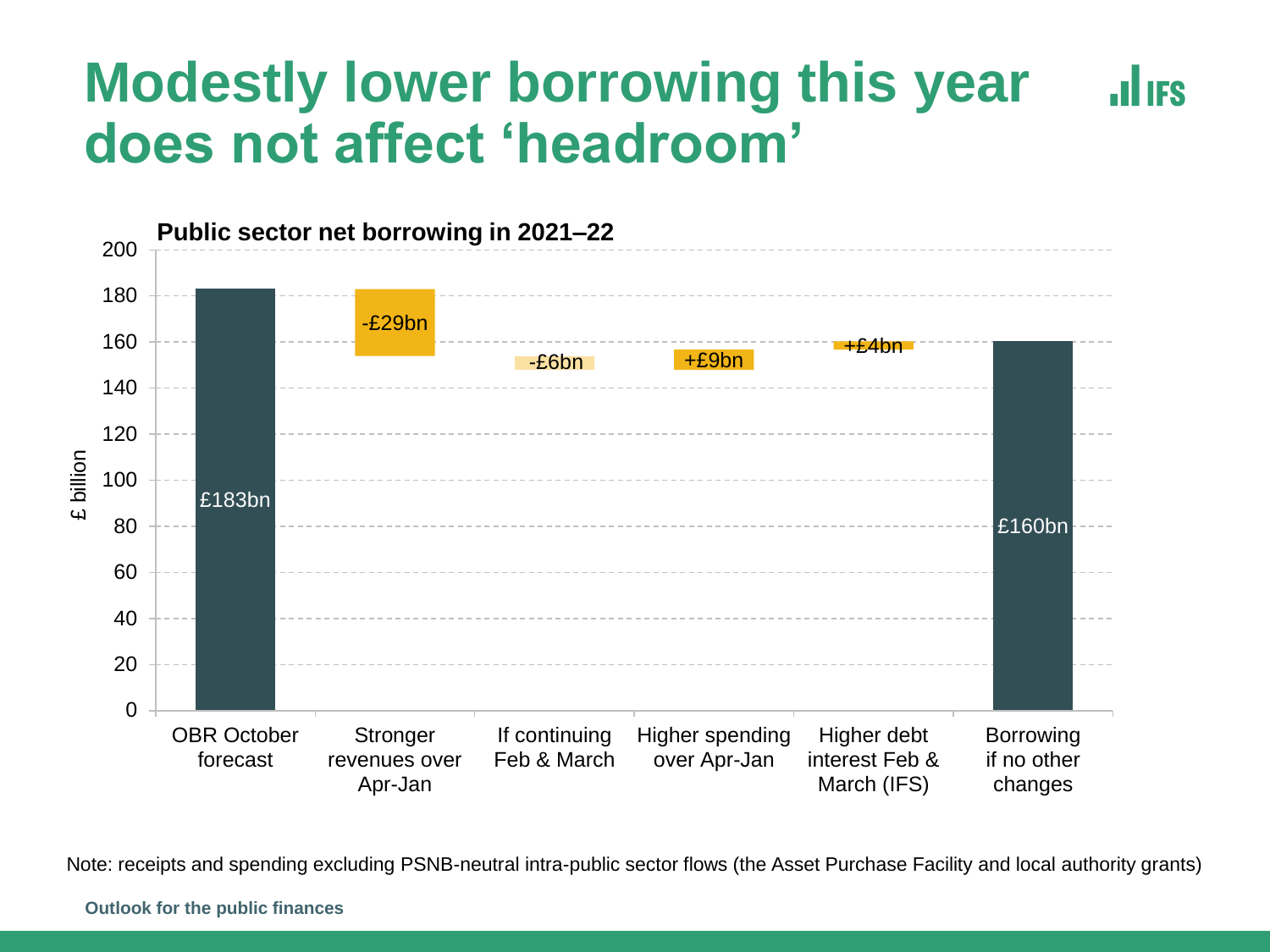### **A gloomy outlook for real growth ILIFS**



Sources: Office for Budget Responsibility, Economic and Fiscal Outlook (October 2021), Bank of England, Monetary Policy Report, November 2021 and February 2022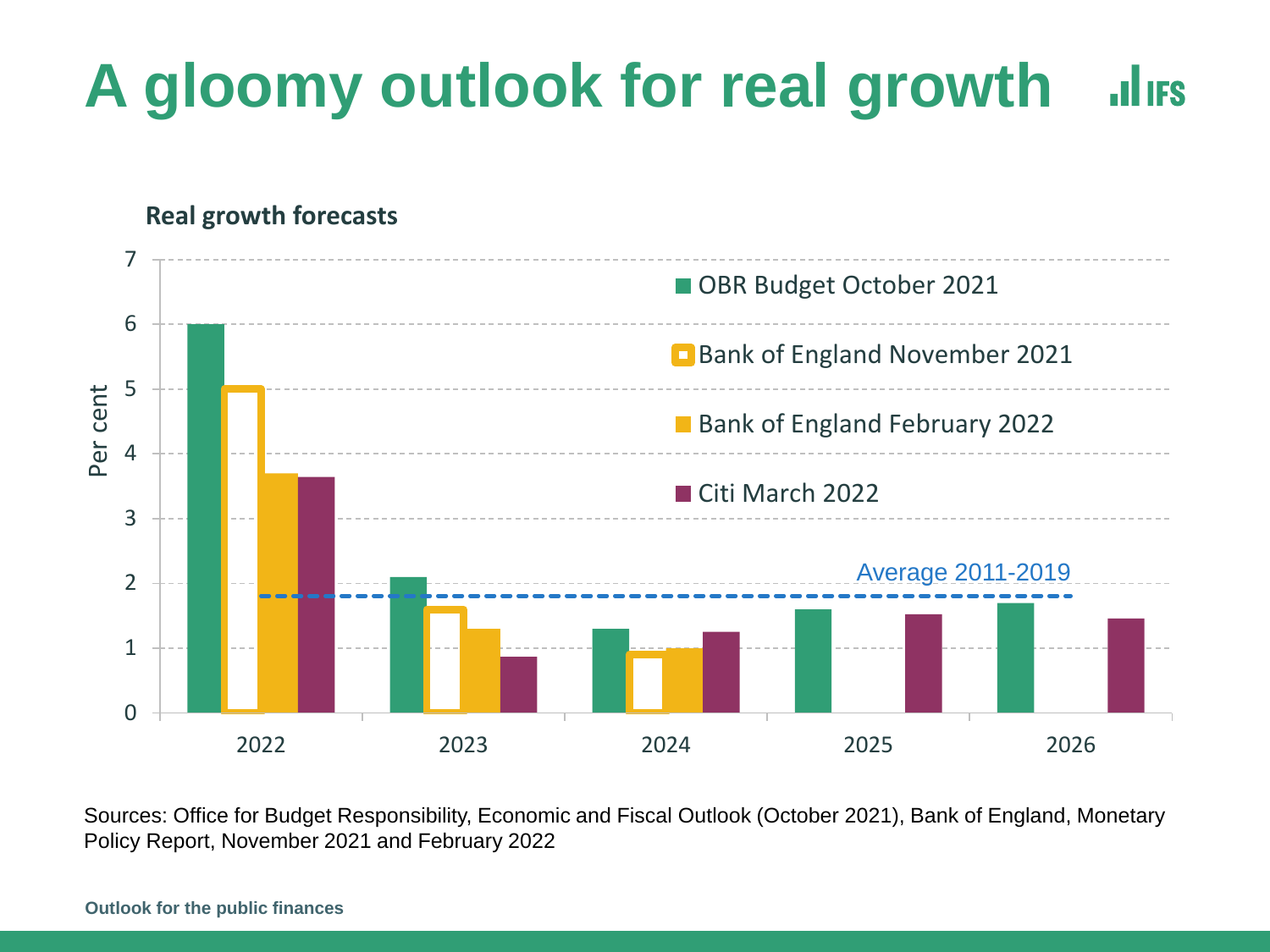## **Inflation expected to be higher (again), and for longer**



**JULIES** 

Sources: Office for Budget Responsibility, Economic and Fiscal Outlook (March and October 2021), Bank of England, Monetary Policy Report, February 2022, Office for National Statistics (series D7G7).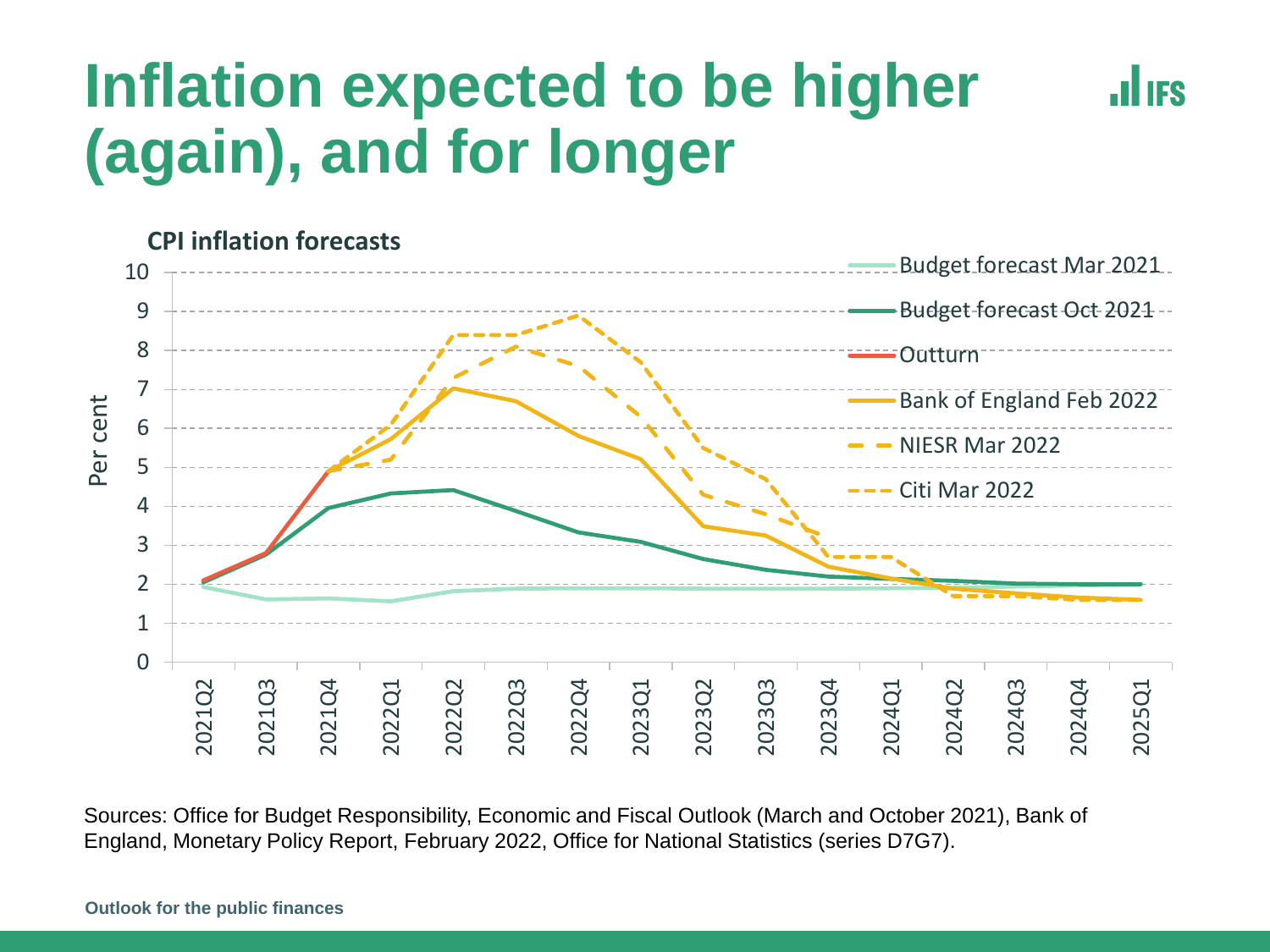## **Impacts of higher inflation on the public finances**



- **Tax liabilities depend on cash quantities: nominal GDP matters more** for revenues than real GDP
	- **Exercially true when thresholds are frozen**
- **Policy decisions in response to higher inflation could add to** borrowing
	- increases in departmental cash spending plans?
	- giveaways to households to help alleviate the squeeze on living standards
- **About a quarter of the government's debt is index-linked** 
	- we estimate higher RPI will increase debt interest by £11 billion in 2021–22
	- next year could easily add £20 billion or more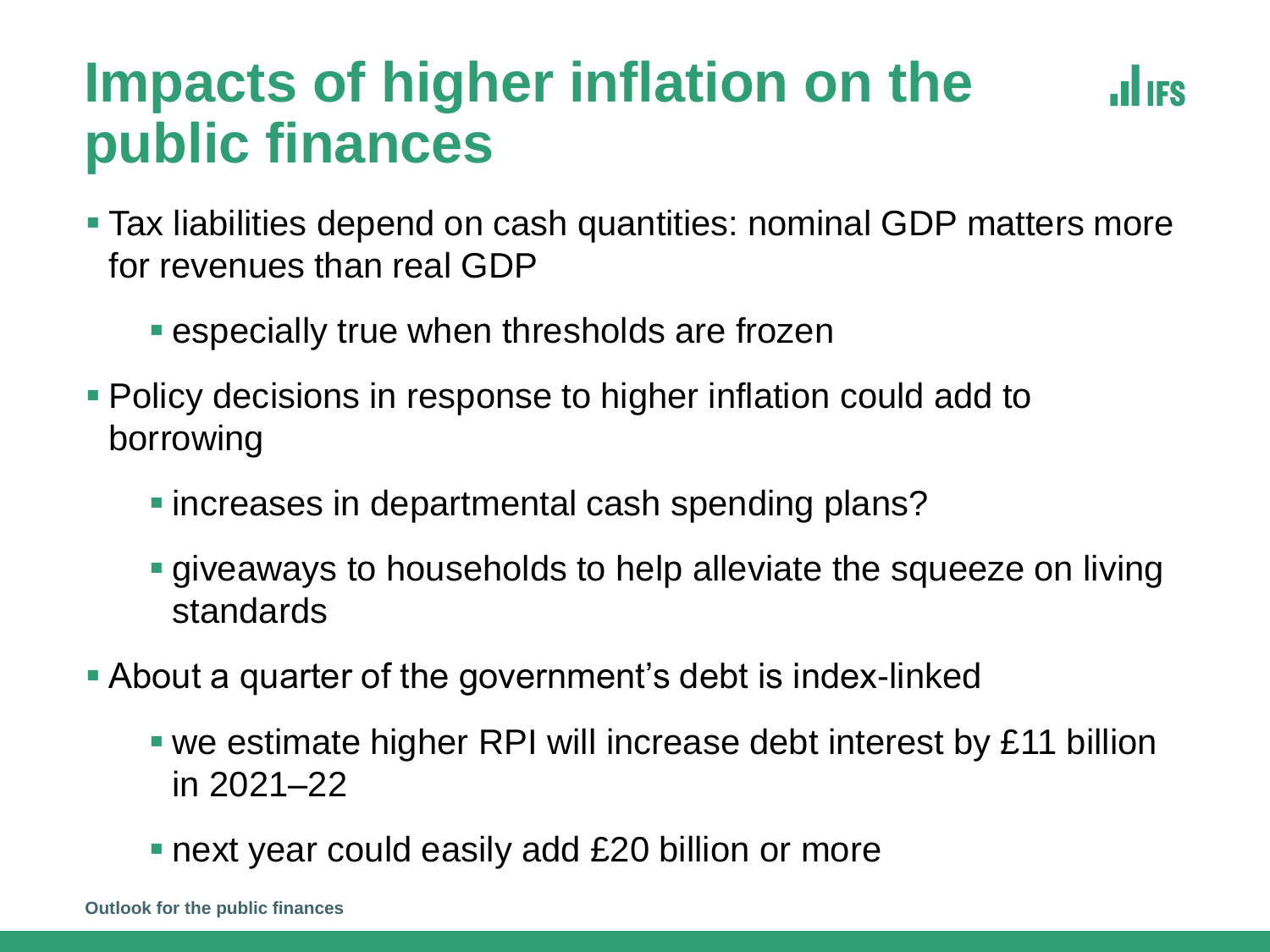### **After years of downward revisions, JULIES debt interest is growing**



Sources: Office for Budget Responsibility, Historical Official Forecasts Database, Office for National Statistics (series NMFX)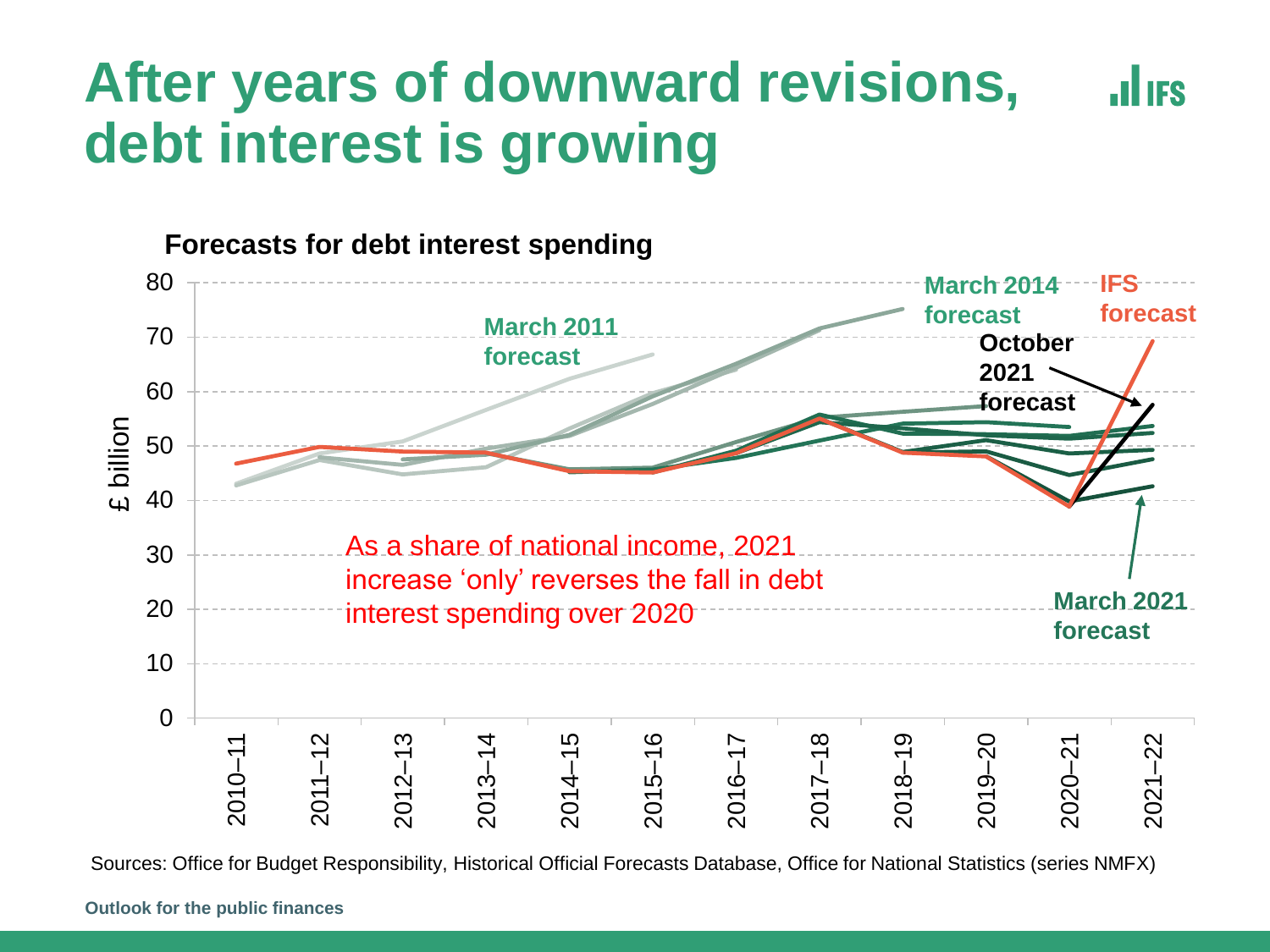### **Much larger rise in Bank Rate JULIES expected over coming financial year**



Source: Bank of England UK instantaneous OIS forward curve and Office for Budget Responsibility: Economic and Fiscal Outlook (March and October 2021).